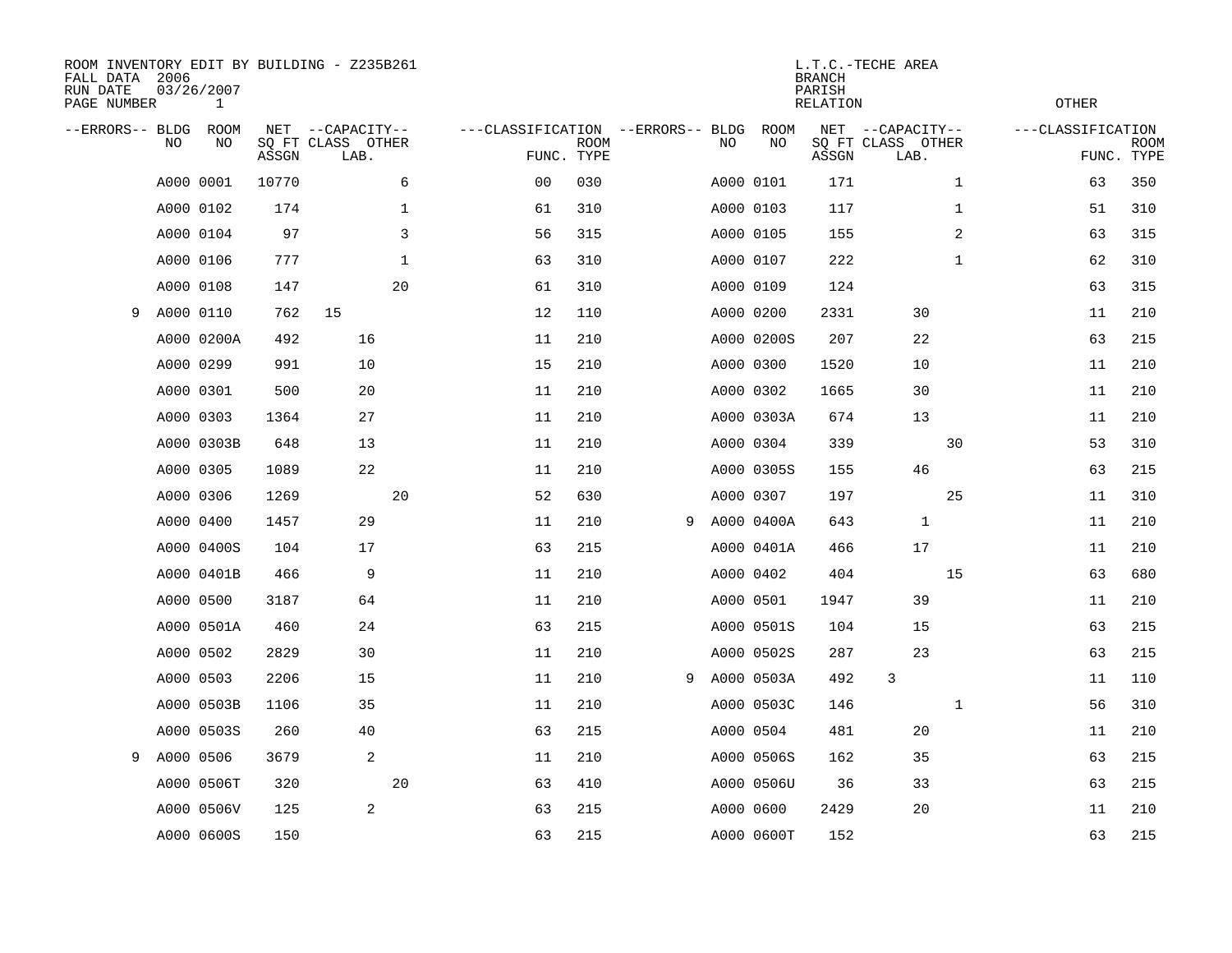| FALL DATA 2006<br>RUN DATE |           | 03/26/2007 |       | ROOM INVENTORY EDIT BY BUILDING - Z235B261    |                                        |                    |                |           |                                                               | <b>BRANCH</b><br>PARISH | L.T.C.-TECHE AREA                                                      |                   |                           |
|----------------------------|-----------|------------|-------|-----------------------------------------------|----------------------------------------|--------------------|----------------|-----------|---------------------------------------------------------------|-------------------------|------------------------------------------------------------------------|-------------------|---------------------------|
| PAGE NUMBER                |           | 2          |       |                                               |                                        |                    |                |           |                                                               | RELATION                |                                                                        | <b>OTHER</b>      |                           |
| --ERRORS-- BLDG ROOM       | NO        | NO         | ASSGN | NET --CAPACITY--<br>SQ FT CLASS OTHER<br>LAB. | ---CLASSIFICATION --ERRORS-- BLDG ROOM | ROOM<br>FUNC. TYPE |                | NO        | NO                                                            | ASSGN                   | NET --CAPACITY--<br>SQ FT CLASS OTHER<br>LAB.                          | ---CLASSIFICATION | <b>ROOM</b><br>FUNC. TYPE |
|                            |           | A000 0601  | 508   | 10                                            | 11                                     | 210                |                | A000 0602 |                                                               | 6246                    | 30                                                                     | 11                | 210                       |
|                            |           | A000 0602A | 237   |                                               | 11                                     | 215                | $\overline{4}$ |           | 9 A000 0602B                                                  | 358                     |                                                                        | 11                | 410                       |
|                            |           | A000 0602S | 443   |                                               | 63                                     | 215                |                |           | A000 0602T                                                    | 268                     |                                                                        | 63                | 215                       |
|                            |           | A000 0602U | 139   |                                               | 63                                     | 215                |                |           |                                                               |                         |                                                                        |                   |                           |
|                            |           |            |       |                                               |                                        |                    |                |           | TOTAL NUMBER CLASSROOMS<br>TOTAL NUMBER LABS 210              |                         | TOTAL NET ASSIGN SQ. FT. IN ROOM FILE<br>TOTAL NUMBER SPECIAL LABS 220 | 48,484<br>24      | 2                         |
|                            |           | B000 STOR  | 36    |                                               | 63                                     | 215                |                | B000 0001 |                                                               | 143                     | 5                                                                      | 0 <sub>0</sub>    | 030                       |
|                            | B000 0101 |            | 792   | 2                                             | 11                                     | 210                |                | B000 0102 |                                                               | 286                     | 30                                                                     | 11                | 210                       |
|                            | B000 0103 |            | 175   |                                               | 15<br>11                               | 310                |                | B000 0104 |                                                               | 1257                    | 25                                                                     | 11                | 210                       |
|                            | B000 0105 |            | 661   | 13                                            | 11                                     | 210                |                |           | TOTAL NUMBER CLASSROOMS<br>TOTAL NUMBER LABS 210              |                         | TOTAL NET ASSIGN SQ. FT. IN ROOM FILE<br>TOTAL NUMBER SPECIAL LABS 220 | 3,207             | $\overline{4}$            |
| 67                         |           | C000 STOR  | 859   |                                               | 01                                     | 215                |                | C000 0001 |                                                               | 235                     | 15                                                                     | 00 <sub>o</sub>   | 030                       |
|                            |           | C000 0101  | 1655  | 33                                            | 11                                     | 210                | 67             |           | C000 0101A                                                    | 58                      |                                                                        | 01                | 215                       |
|                            |           | C000 0102  | 841   | 17                                            | 11                                     | 210                |                |           | TOTAL NUMBER CLASSROOMS<br>TOTAL NUMBER LABS 210              |                         | TOTAL NET ASSIGN SQ. FT. IN ROOM FILE<br>TOTAL NUMBER SPECIAL LABS 220 | 3,413             | 2                         |
|                            |           | D000 0001  | 50    |                                               | 0 <sub>0</sub>                         | 020                |                |           | D000 0100<br>TOTAL NUMBER CLASSROOMS<br>TOTAL NUMBER LABS 210 | 1190                    | TOTAL NET ASSIGN SQ. FT. IN ROOM FILE<br>TOTAL NUMBER SPECIAL LABS 220 | 63<br>1,190       | 215                       |
|                            |           | E000 0001  | 92    |                                               | 0 <sub>0</sub>                         | 020                |                | E000 0100 | TOTAL NUMBER CLASSROOMS<br>TOTAL NUMBER LABS 210              | 1458                    | TOTAL NET ASSIGN SQ. FT. IN ROOM FILE<br>TOTAL NUMBER SPECIAL LABS 220 | 63<br>1,458       | 215                       |
|                            |           | F000 0001  | 24    |                                               | 0 <sub>0</sub>                         | 020                |                | F000 0100 | TOTAL NUMBER CLASSROOMS<br>TOTAL NUMBER LABS 210              | 408                     | TOTAL NET ASSIGN SQ. FT. IN ROOM FILE                                  | 63<br>408         | 215                       |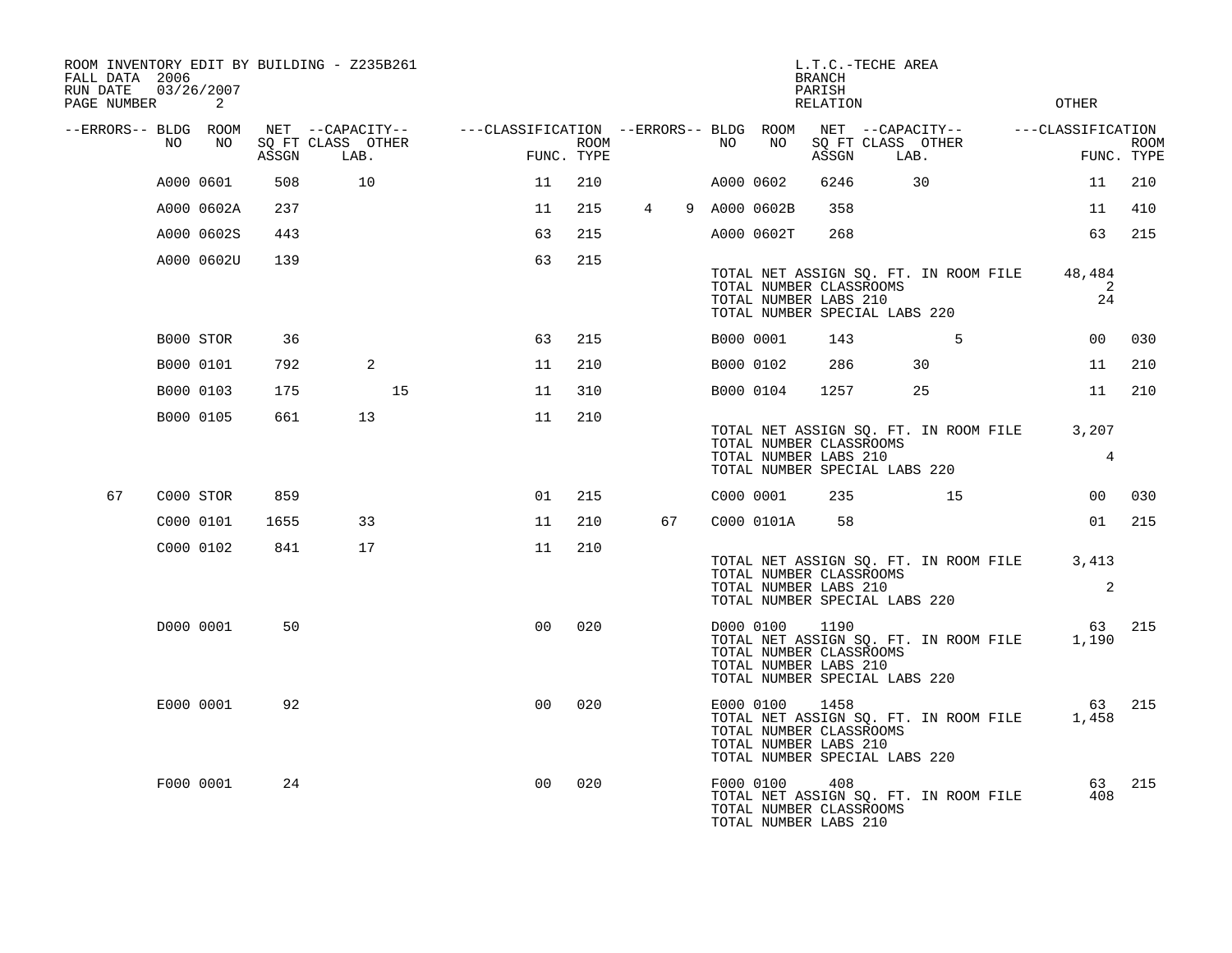| ROOM INVENTORY EDIT BY BUILDING - Z235B261<br>2006<br>FALL DATA<br>03/26/2007<br>RUN DATE<br>3<br>PAGE NUMBER |                                                           |                                 |                                | <b>BRANCH</b><br>PARISH<br>RELATION                                                                   | L.T.C.-TECHE AREA                             | OTHER             |                           |
|---------------------------------------------------------------------------------------------------------------|-----------------------------------------------------------|---------------------------------|--------------------------------|-------------------------------------------------------------------------------------------------------|-----------------------------------------------|-------------------|---------------------------|
| --ERRORS-- BLDG<br>ROOM<br>NO.<br>NO                                                                          | NET<br>--CAPACITY--<br>SQ FT CLASS OTHER<br>ASSGN<br>LAB. | ---CLASSIFICATION<br>FUNC. TYPE | --ERRORS-- BLDG<br><b>ROOM</b> | ROOM<br>NO<br>NO<br>ASSGN<br>TOTAL NUMBER SPECIAL LABS 220                                            | NET --CAPACITY--<br>SQ FT CLASS OTHER<br>LAB. | ---CLASSIFICATION | <b>ROOM</b><br>FUNC. TYPE |
| G000 0001                                                                                                     | 73                                                        | 0 <sup>0</sup>                  | 020                            | G000 0100<br>702<br>TOTAL NUMBER CLASSROOMS<br>TOTAL NUMBER LABS 210<br>TOTAL NUMBER SPECIAL LABS 220 | TOTAL NET ASSIGN SQ. FT. IN ROOM FILE         | 72<br>702         | 730                       |
| H000 0001                                                                                                     | 29                                                        | 0 <sub>0</sub>                  | 020                            | H000 0100<br>TOTAL NUMBER CLASSROOMS<br>TOTAL NUMBER LABS 210<br>TOTAL NUMBER SPECIAL LABS 220        | 571<br>TOTAL NET ASSIGN SQ. FT. IN ROOM FILE  | 63<br>571         | 215                       |
| I000 0100                                                                                                     | 1440                                                      | 72                              | 740                            | TOTAL NUMBER CLASSROOMS<br>TOTAL NUMBER LABS 210<br>TOTAL NUMBER SPECIAL LABS 220                     | TOTAL NET ASSIGN SQ. FT. IN ROOM FILE         | 1,440             |                           |